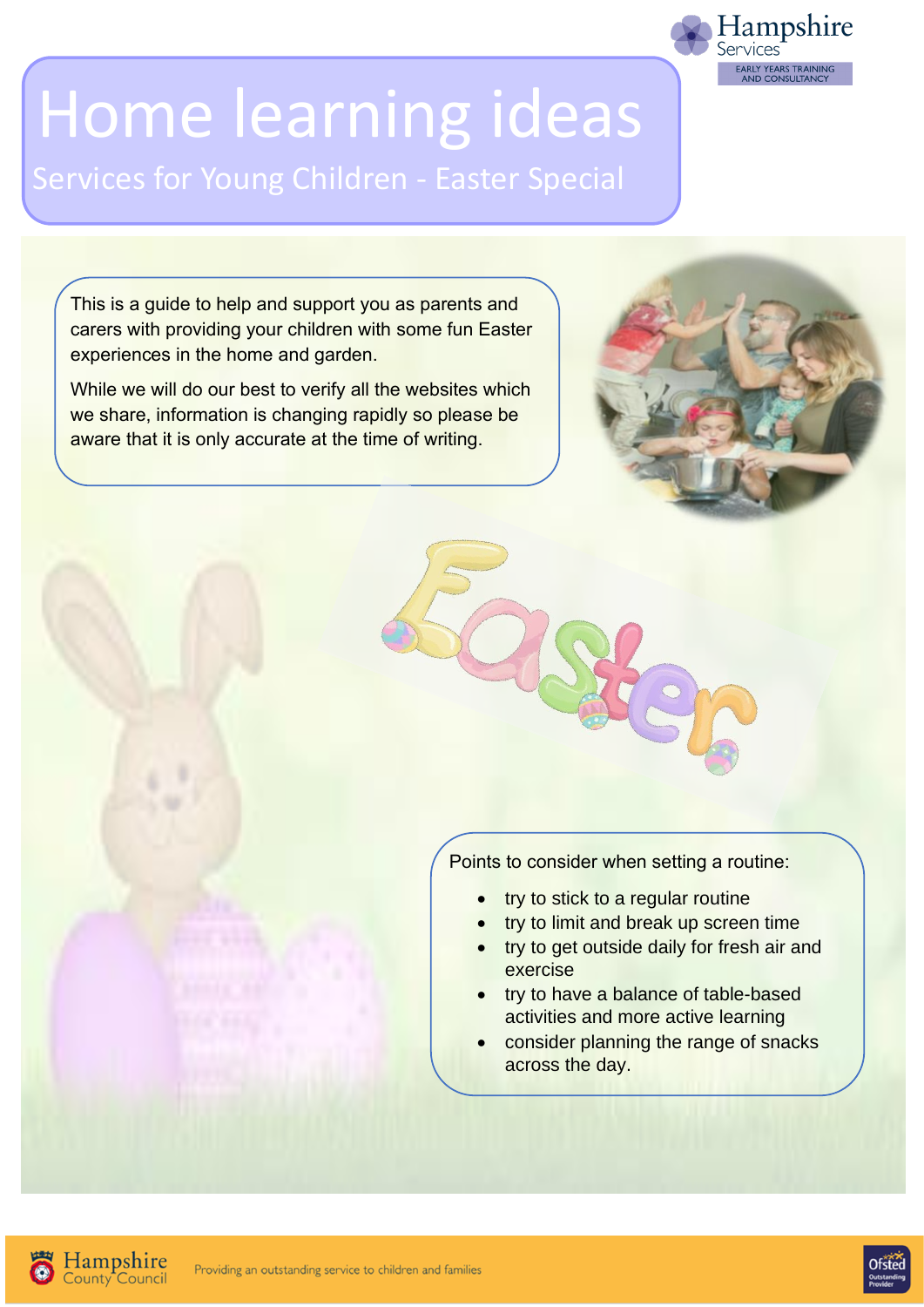## **Rice Krispie Egg Treats**

You will need:

- o Six cups of Rice Krispies
- o Half a block of butter and a bag of mini marshmallows
- o (optional: plastic egg moulds and food colouring)

Method:

- 1. Adults to melt the butter and marchmallows in a pan and once melted tip into a bowl. (You could add food colouring now).
- 2. Children pour Rice Krispies into the bowl with melted ingredients and, with a spoon, mix the ingredients altogether.
- 3. As the mixture cools, encourage your child to pick up a small amount of mixture and mould into an egg shape. If you or your child don't like the feel of the mixture you could always use plastic egg moulds or a spoon.
- 4. Place moulded eggs into the fridge to cool.

For more information see link:

Simply Baking - [Easter Rice Krispie Eggs YouTube](https://www.youtube.com/watch?v=sX_dnRjTz_0)

When your child fills the cup with Rice Krispies<br>when your child fills the cup with Rice Krispies When your child fills the cup with RICE Ruspies.<br>use words like. empty, half full, nearly full and full.

use words like. empty, han ready<br>Older children will enjoy counting out six cups.<br>Older children wit the cups in a row or in a line. Older children will enjoy counting our six cape.<br>Ask them to put the cups in a row or in a line. How<br>Ask them to put the cups in they set the cups up? Ask them to put the cups in a row or more<br>many different ways can they set the cups up?<br>many different ways can they set the other. many different ways can they set the city<br>For example, four this side, two the other.

#### **Pin the Tail on the Rabbit**

Draw or print an Easter Rabbit on cardboard with the tail area visible. Then cut off the tail area. Each player cuts out a circle from card and decorates it. Stick blue-tack to the back of each tail and write each player's name on their tail. Each player is blindfolded before they take their turn of attempting to pin the tail on the picture of the rabbit. If your child doesn't want to be blindfolded they could put their hands over their eyes instead.

Helping Kids Grow Up - [Easter Rabbit Printable](http://helpingkidsgrowup.blogspot.com/2015/03/pin-tail-on-easter-bunny-printable.html) 

Moulding the mixture will<br>help children to Luis help children to build their<br>muscle strepath muscle strength which will<br>help them with their<br>help them with their help them with their which<br>later on later on.

Hampshire

**EARLY YEARS TRAINING** 

services

C Krispies Easter Eggs

Encourage your child to guess how many eggs they<br>can make and there can make and then count<br>them togethers from count them together to see if they<br>were correct were correct.



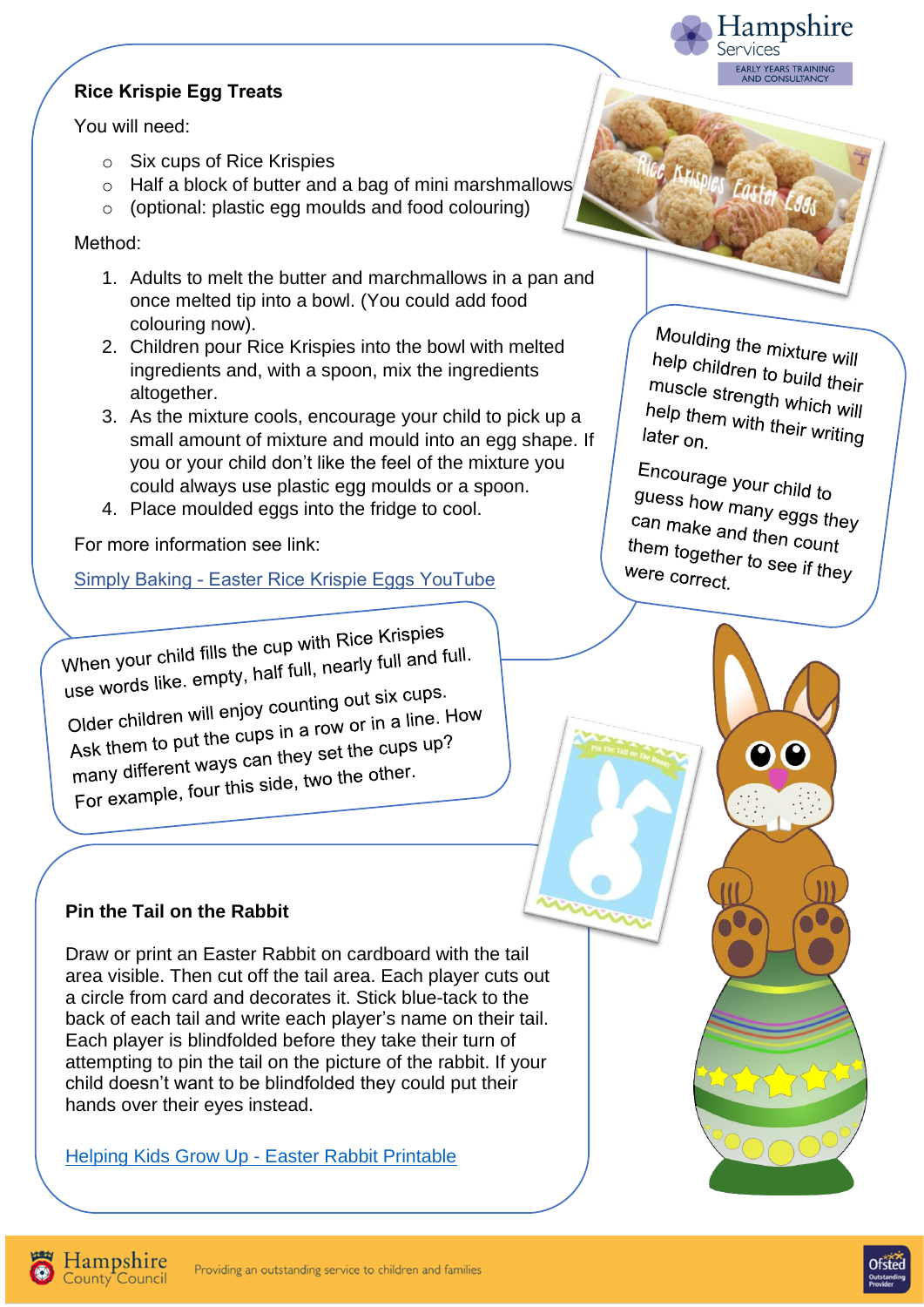#### Nature Scavenger Hunt

Instead of hunting for Easter eggs, hunt for things in nature. Print off the scavenger hunt printable on the link below (or make your own) and see how many things you can find!

#### [Nature Scavenger Hunt PDF printable](http://34.230.84.94/wp-content/uploads/2013/06/Nature-Scavenger-Hunt.pdf)

Edges.

Edges.<br>An edge is where two faces meet

#### **Does an egg roll or slide?**

Make sure you hard boil an egg before trying this!

Ask your child if they can think of a way to test if eggs slide or roll. They might want to use a ramp or a slope to do it or they might just want to roll it on the floor.

You could ask the following questions whilst you testing the egg.

- $\circ$  Is the egg flat (2D) or solid (3D)?
- o Does it have any corners?
- $\circ$  I wonder if it will roll?

Can you find other objects that will roll in your house? Maybe ask your child to to find other solid / 3D shapes to test. If you want to check the names of the shape with your child you can use this short video on YouTube.

#### 3D shapes I know - [Harry Kindergarten Music YouTube](https://www.youtube.com/watch?v=2cg-Uc556-Q)

Together you could name all the different shapes that you have found and how you know why they are that shape.

 $F_{\text{aCES}}$ 

A face is a flat or curved<br>surface on a 3D surface on a 3D shape.<br>E.g. a cube bos E.g. a cube has six<br>faces a cube has six faces, a cylinder has<br>three, two efficient has three, two of which are<br>circles and a serient are *circles* and a sphere<br>has just one has just one.

Hampshire

EARLY YEARS TRAINING<br>AND CONSULTANCY

Services

*Corners or Vertices. A vertex is a corner where edges meet.*